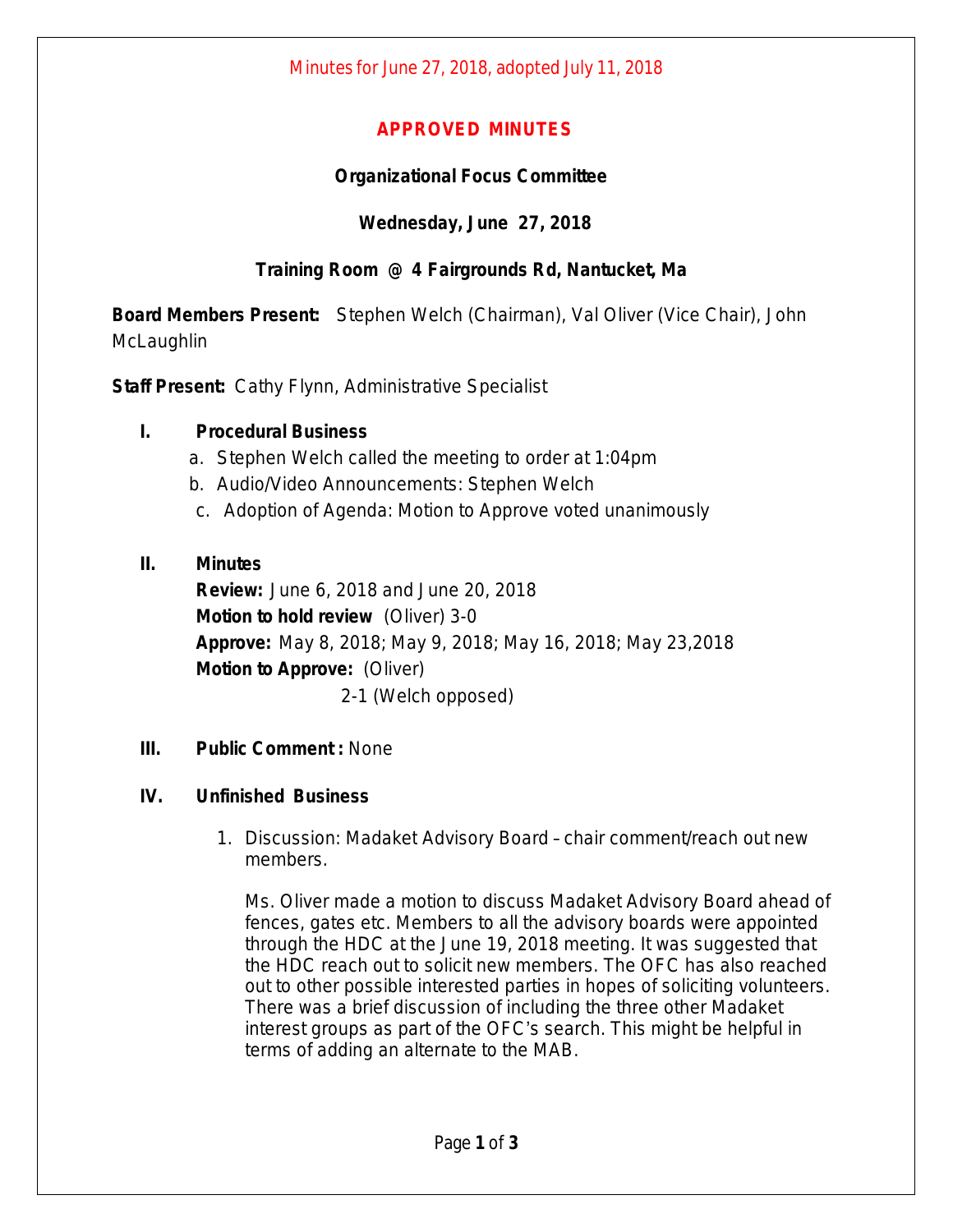#### Minutes for June 27, 2018, adopted July 11, 2018

The OFC will table further discussion of the Madaket Area Plan until the Madaket Advisory Board has a quorum.

2. Discussion: Module - Fences, Gates, Railings & related:

The OFC reviewed discussion from the June 20, 2018 meeting. Thought it was very productive.

They discussed the "chart" be broken into two areas;

a. OHD/SOHD: the old historic district and the Sconset old historic district

b. All other areas: suburban and rural.

| <b>Type</b>                                                                                                                                        | <b>OHD/SOHD</b><br>Urban |   | <b>Other Areas</b><br>Suburban/Rural |   |
|----------------------------------------------------------------------------------------------------------------------------------------------------|--------------------------|---|--------------------------------------|---|
| 1. Open fences                                                                                                                                     |                          |   |                                      |   |
| A1. - wire mesh to post                                                                                                                            | N <sub>5</sub>           |   | Y <sub>5</sub>                       |   |
| A. Picket<br>(4'max-frnt yard)                                                                                                                     |                          |   |                                      |   |
| -flat                                                                                                                                              | Υ                        |   | Υ                                    |   |
| -flat w/cap                                                                                                                                        | Υ                        |   | Υ<br>Υ                               |   |
| -pointed<br>-stagger top                                                                                                                           | Υ                        |   |                                      |   |
| -flat                                                                                                                                              | Υ                        |   | N                                    |   |
| -angle                                                                                                                                             | Υ                        |   | N                                    |   |
| <b>B. Post &amp; Rail</b>                                                                                                                          |                          |   |                                      |   |
| -split rail (1,2,34 rails) <sup>2</sup>                                                                                                            | N3                       |   | Y3                                   |   |
| - peg/mortise (")                                                                                                                                  |                          | N |                                      | N |
| -post/rail (") flat board                                                                                                                          | N3                       |   | Y3                                   |   |
| 2. Closed fences aka solid                                                                                                                         |                          |   |                                      |   |
| 4'-6' board w/without cap<br>Υ                                                                                                                     |                          | Υ |                                      |   |
| 5' board/1' lattice                                                                                                                                |                          | Υ |                                      | Υ |
| Notes:                                                                                                                                             |                          |   |                                      |   |
| <b>1.</b> See APP. A., etc.<br>2. Sub/rural-expedited permit/COA<br>3. Animal fence-3-4 rails only<br>4. Subject to typical fence location diagram |                          |   |                                      |   |
|                                                                                                                                                    |                          |   |                                      |   |

# **Approvable fences/gates**

Page **2** of **3**